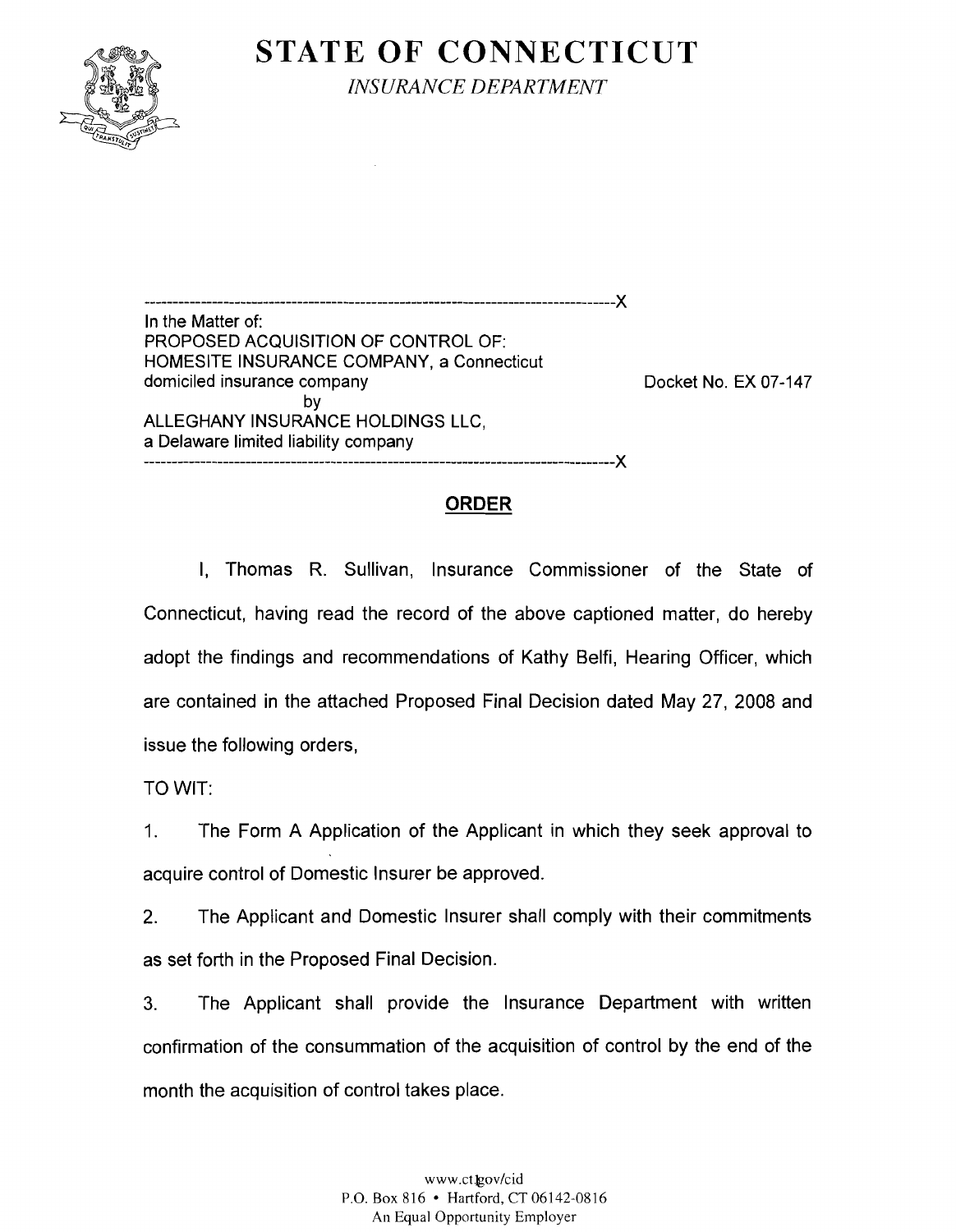4. For a period of two (2) years, the Applicant shall file semiannually with the Insurance Department, commencing six months from consummation of the transaction, a report under oath of its business operations in Connecticut, including but not limited to, any change to the business of the Domestic Insurer; changes in offices of the Domestic Insurer; charitable contributions made to Connecticut entities; and, notice of any statutory compliance or regulatory actions taken by other state regulatory authorities against the Applicant or the Domestic Insurer.

5. The Applicant should provide the Department with the names and titles of those individuals who will be responsible for filing an amended Insurance Holding Company System Annual Registration Statement pursuant to section 38a-138-1 0 of the Regulations of Connecticut State Agencies and transactions subject to prior notice pursuant to section  $38a - 138 - 13$  of the Regulations of Connecticut Agencies.

6. Within seven (7) days of consummation of the Proposed Acquisition, the Domestic Insurer shall file a request for a waiver of the requirements of section 38a-136(i) of the Connecticut General Statutes.

7. Within fifteen (15) days following the end of the month in which the Proposed Acquisition is consummated, the Domestic Insurer shall file an amended Insurance Holding Company System Annual Registration Statement pursuant to section 38a-138-10 of the Regulations of Connecticut State Agencies.

2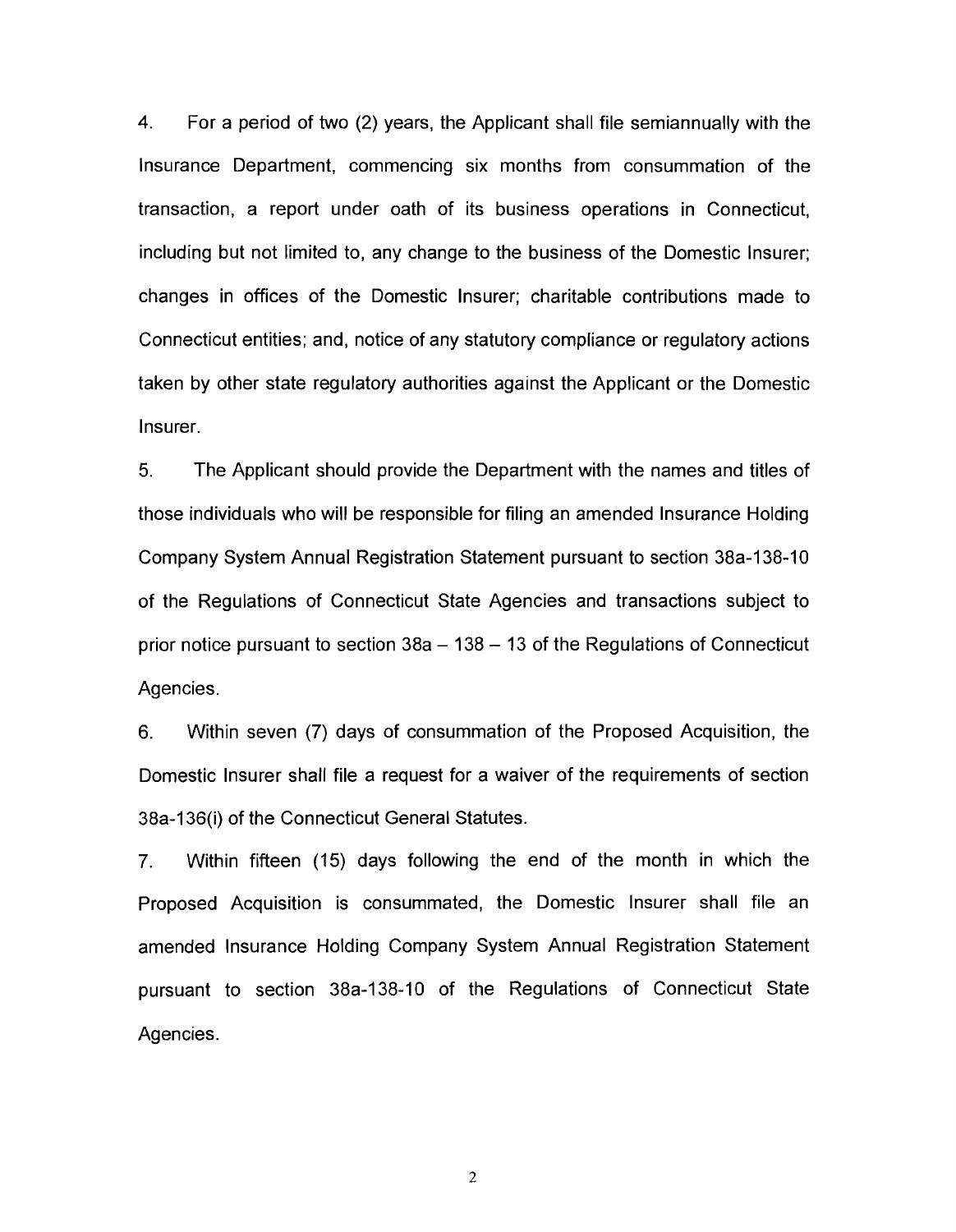8. If the Proposed Acquisition is not consummated within three (3) months of the date of this Order and the Applicant intends to consummate the Proposed Acquisition, the Applicant shall submit to the Commissioner a statement, which shall include (1) the reason for the Applicants' inability to consummate the Proposed Acquisition; (2) any material changes in the information contained in the Form A Application; and (3) the current financial statements of the Applicant and the Domestic Insurer.

9. The Domestic Insurer shall meet with the appropriate Insurance Department staff prior to making any material change to its business plan.

10. The Domestic Insurer shall, at all times, maintain their books, records and assets in Boston, Massachusetts unless otherwise approved by the Commissioner pursuant to Connecticut Law and consistent with the terms of the Form A Application.

11. The Applicant shall pay expenses incurred by the Insurance Commissioner in connection with the Insurance Department's review of the captioned transaction pursuant to sections 38a-132(a)(3) and 38a-132(c) of the Connecticut General Statutes.

Dated at Hartford, Connecticut, this  $\frac{\partial \mathcal{H}}{\partial \mathcal{H}}$  day of May, 2008

Thomas R. Sullivan

Commissioner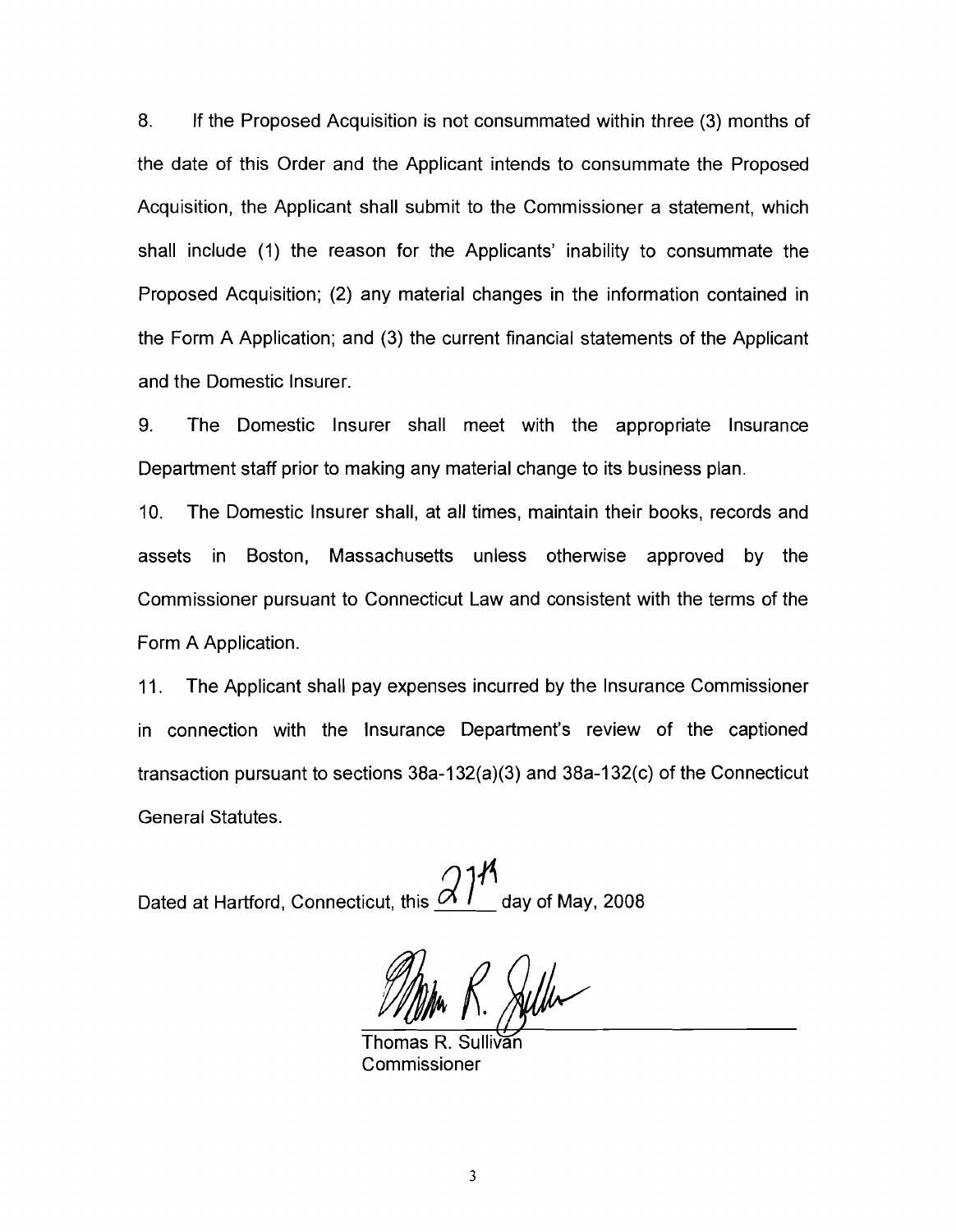

**STATE OF CONNECTICUT** 

*INSURANCE DEPARTMENT* 

-----------------------------------------------------------------------------------X

In the Matter of: PROPOSED ACQUISITION OF CONTROL OF: HOMESITE INSURANCE COMPANY, a Connecticut domiciled insurance company Docket No. EX 07-147 by

ALLEGHANY INSURANCE HOLDINGS LLC, a Delaware limited liability company -----------------------------------------------------------------------------------X

## **PROPOSED FINAL DECISION**

### **I. INTRODUCTION**

On December 7, 2006, Alleghany Insurance Holding LLC, a Delaware limited liability company ("AIH" or "Applicant") filed a request with the Connecticut Insurance Department (the "Department") pursuant to section 38a-133 of the Connecticut General Statutes for an exemption from change in control ("Exemption") of Homesite Insurance Company ("Homesite" or "Domestic Insurer"), a Connecticut domiciled insurance company that is a wholly-owned subsidiary of Homesite Group Incorporated ("HGI"), upon the consummation of the proposed transaction ("Proposed Transaction") pursuant to the terms of the Stock Purchase Agreement dated as of December 5, 2006, between the Applicant and HGI (the "Acquisition Agreement"). The Applicant requested the Exemption based on its claim that in spite of obtaining 32.9% of the issued and outstanding shares of stock through the Proposed Transaction, the Applicant would neither become a party to the Shareholders Agreement in force at the time between Homesite Group Incorporated, The Plymouth Rock Company Incorporated, James M.

> www.ct.gov/cid P.O. Box 816 • Hartford. CT 06142-0816 An Equal Opportunity Employer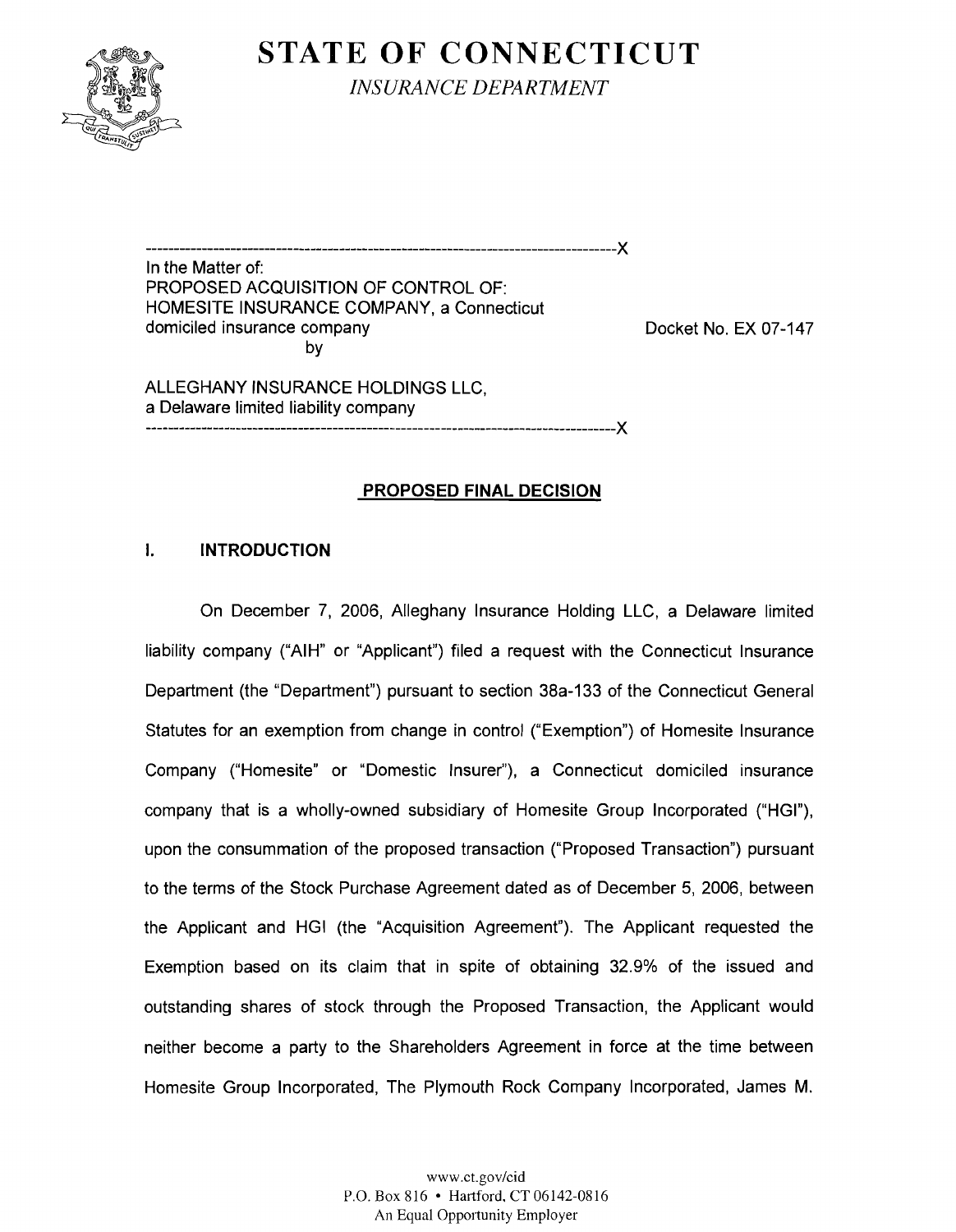Stone, Morgan Stanley Capital Partners III, L.P., MSCP III 892 Investors, L.P., Morgan Stanley Capital Investors, L.P. and HOC Investors, L.P. nor would it assume a place on the board of directors of HGI. Absent these rights, the Applicant claimed the Proposed Transaction was not made or entered into for the purpose of, and did not have the effect of, changing or influencing the control of the Domestic Insurer.

The Department requested additional materials on December 12, 2006. The Applicant filed the additional requested material with the Department on December 19, 2006; on December 28, 2006, the Department issued the Exemption. On December 29, 2006, the Applicant and HGI closed on the Proposed Transaction.

On November 7, 2007, the Applicant filed an Application on Form A ("Application") with the Department pursuant to sections 38a-129 to 38a-140 of the Connecticut General Statutes requesting approval by the Insurance Commissioner of the State of Connecticut ("Commissioner") for the proposed acquisition of control ("Proposed Acquisition") of Homesite. Supplemental information was subsequently requested by the Department and provided by the Applicant. The Application, which reflected no change in control by lacking a new Shareholders Agreement to which the Applicant would be included as a party, or any commitment by the parties to the current Shareholders Agreement that the Applicant would be granted board representation, was rejected by the Department as not being ripe.

On February 6, 2008, the Applicant submitted a letter dated January 22, 2008 executed by Morgan Stanley Capital Partners III, L.P., MSCP III 892 Investors, L.P. and HDC Investors, L.P., evidencing a commitment to the Applicant obtaining board representation ("Commitment Letter"). MSCP and HDC gave full support to the appointment of Weston M. Hicks, President and CEO of the Applicant and James P. Slattery, Senior Vice President of the Applicant, to the board of directors of Homesite. On February 6, 2008, the Applicant filed an amended Application with the Department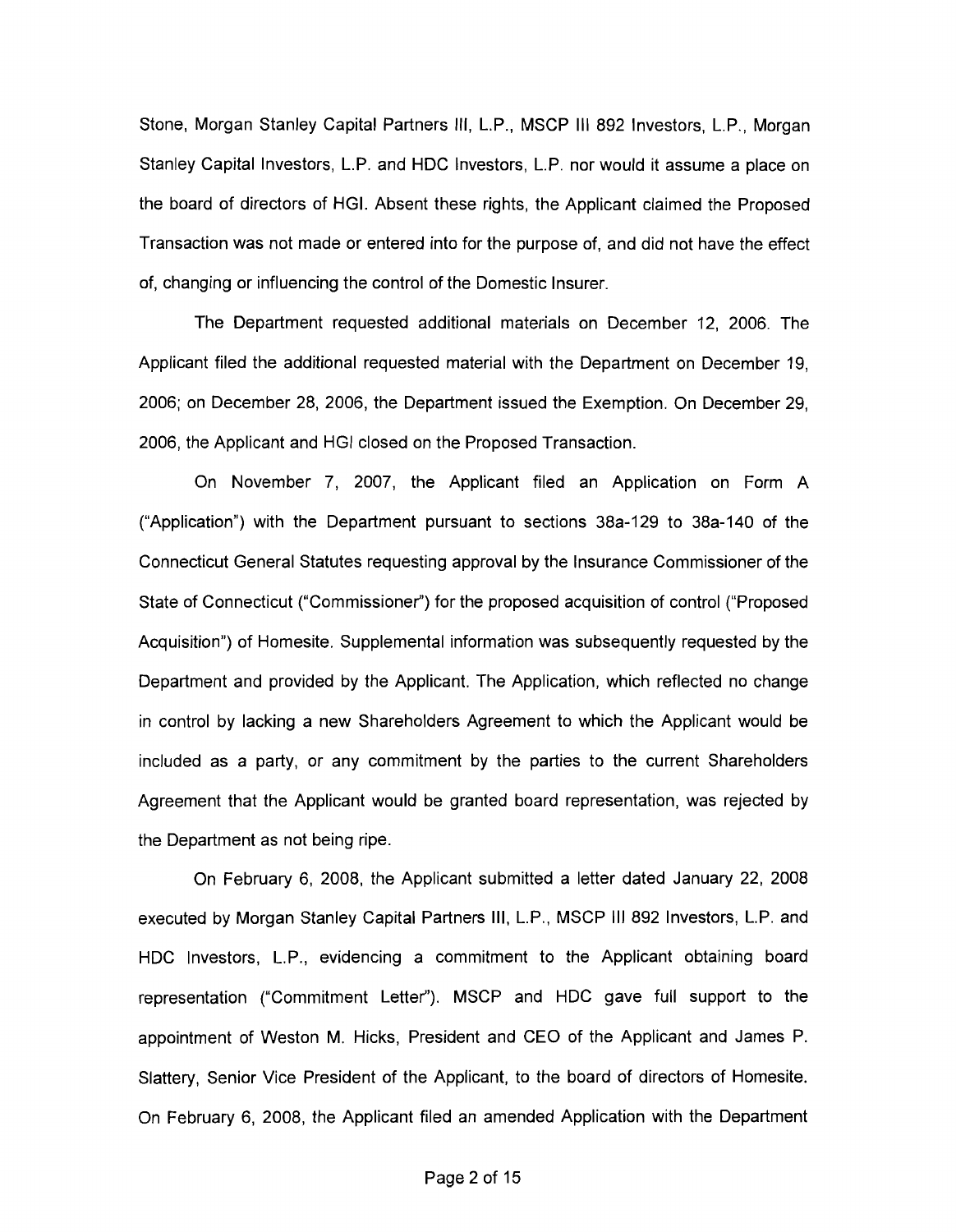containing the proposed Shareholders Agreement and the Commitment Letter. By letter dated March 10, 2008, supplemental information was requested by the Department and provided by the Applicant on March 25, 2008.

On April 1, 2008, the Applicant notified the Department of a change to the proposed new directors. James P. Slattery announced his decision to retire from the Applicant by July 1, 2008; the Applicant replaced him with Christopher K. Dalrymple, Vice President and Associate General Counsel of Alleghany Corporation, the Applicant's parent company.

An amended Application was requested by the Department on April 2, 2008, and filed with the Department on April 9, 2008.

On April 22, 2008, the Commissioner issued a notice of hearing, in which he ordered that a public hearing concerning the Application for approval of the Proposed Acquisition be held on May 20, 2008, to consider the Commissioner granting approval of the Proposed Acquisition. A copy of the notice for this public hearing was published in Hartford Courant once a week for two consecutive weeks and it was filed with the Office of the Secretary of State. In addition, this notice was posted on the Insurance Department's internet website. This notice indicated that the entire official record of this proceeding was available for public inspection at the Insurance Department, and that the Department was accepting written statements concerning the proposed acquisition of control of the Insurer. In accordance with section 38a-8-48 of the Regulations of the Connecticut State Agencies, the following were designated as parties to this proceeding: the Applicant and the Domestic Insurer.

The following individuals participated in and/or testified at the public hearing on behalf of the Applicant and the Domestic Insurer:

James P. Slattery and Christopher K. Dalrymple represented the Applicant by appearing telephonically.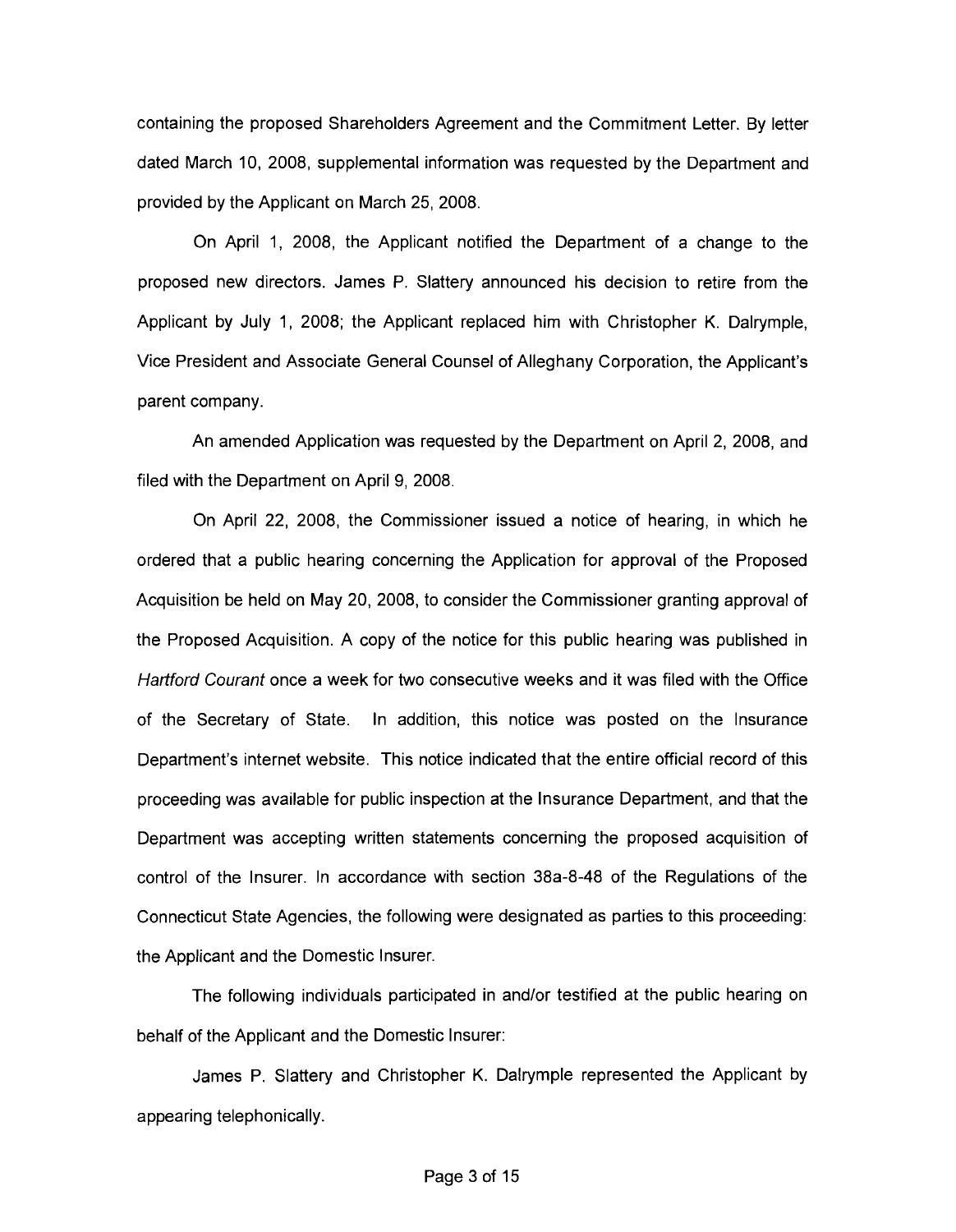Susan Anderson represented the Domestic Insurer.

Aileen Meehan, Esq. of Dewey & LeBoeuf LLP represented the Applicants.

The following Department staff participated in the public hearing:

Beth Cook, Esq., Counsel, and Joan Nakano, Supervising Insurance Examiner, Financial Analysis & Compliance.

Pursuant to the published hearing notice, the public was given an opportunity to speak at the hearing or to submit written comments no later than the close of business on May 16, 2008 by an Order dated April 22, 2008. No public officials or members of the public signed up to speak, spoke at the hearing, or submitted written testimony.

#### **II. FINDINGS OF FACT**

After reviewing the exhibits entered into the record of this proceeding, and based on the written and oral testimony of the witnesses, the undersigned makes the following findings of fact:

1. The Applicant is a Delaware limited liability company and a direct, whollyowned subsidiary of Alleghany Corporation, a publicly traded corporation listed on the New York Stock Exchange.

2. The principle business address of the Applicant is 7 Times Square Tower, 17<sup>th</sup> Floor, New York, New York 10036.

3. The Applicant is engaged through its direct subsidiaries RSUI Group, Inc., AIHL Re LLC, Capital Transamerica Corporation, Darwin Group Inc. and Employers Direct Corporation in the property and casualty insurance and reinsurance business and in the business of writing workers' compensation insurance on the direct basis in the state of California.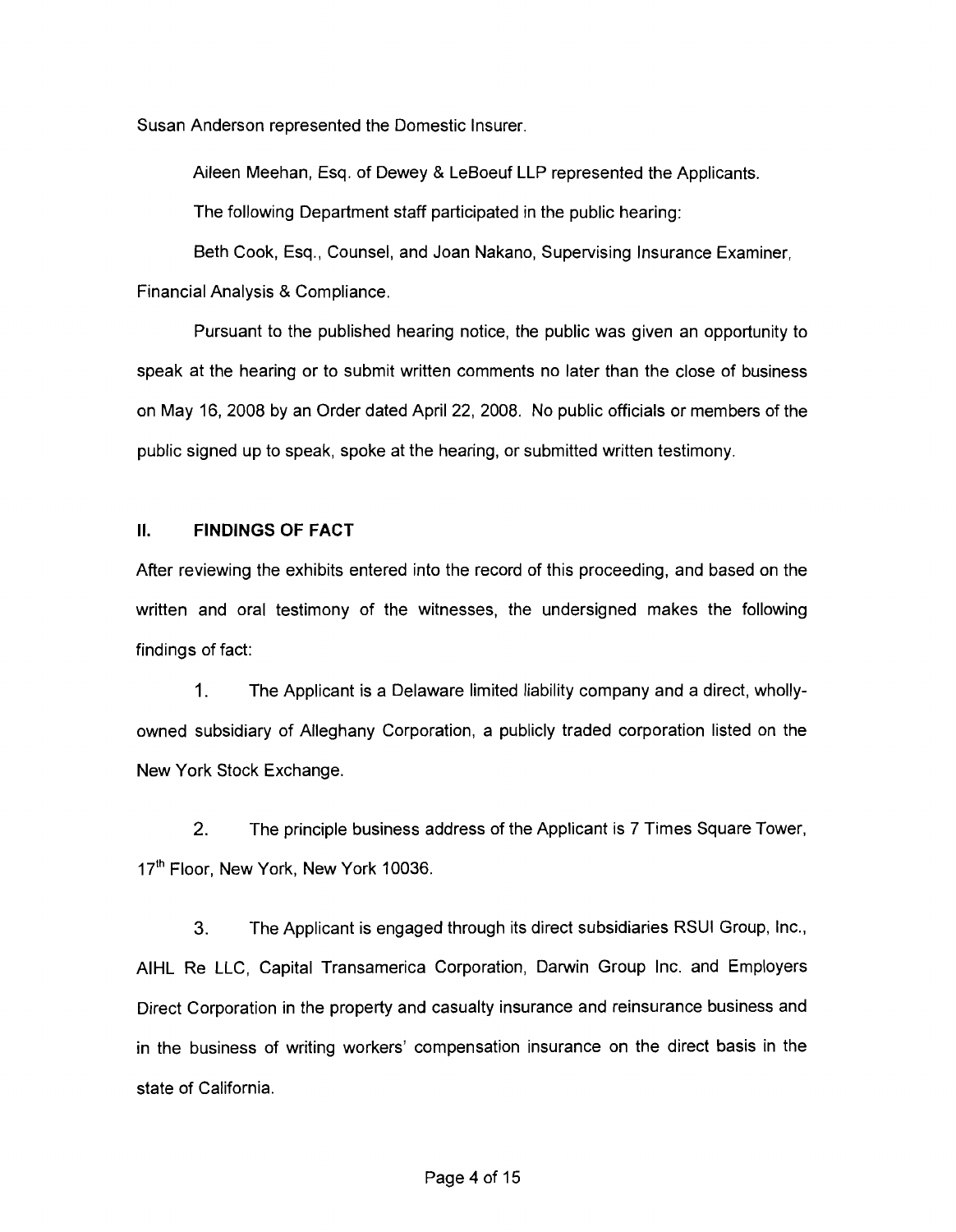4. The Domestic Insurer is an indirect, wholly-owned subsidiary of HGI providing homeowners insurance.

5. The principal business address of the Domestic Insurer is 99 Bedford Street, Boston, Massachusetts 02111.

6. In 1997, in connection with the formation of HGI, the founding shareholders entered into a Shareholders Agreement subsequently replaced by an Amended and Restated Shareholders Agreement dated February 27, 2004.

7. On December 2006, the shareholder parties to the Shareholders Agreement represented approximately 88% of the issued and outstanding shares of common stock of HGI.

8. The Shareholders Agreement governed, among other things, the composition of the Board of Directors, provisions regarding board composition and was scheduled to expire on October 21, 2007. The expiration date has been postponed twice. It has been extended first to December 14, 2007 and then to June 2, 2008.

9. According to the Acquisition Agreement dated December 5, 2006, on December 29, 2006, the Applicant purchased 85,714 shares of common stock of HGI ("Shares") representing approximately 32.9% of the issued and outstanding shares of common stock of HGI for consideration of \$119,999,600.

10. The Applicant utilized cash on hand, together with a cash capital contribution that was made to the Applicant by Alleghany Corporation, to fund the payment of the purchase price for the Shares.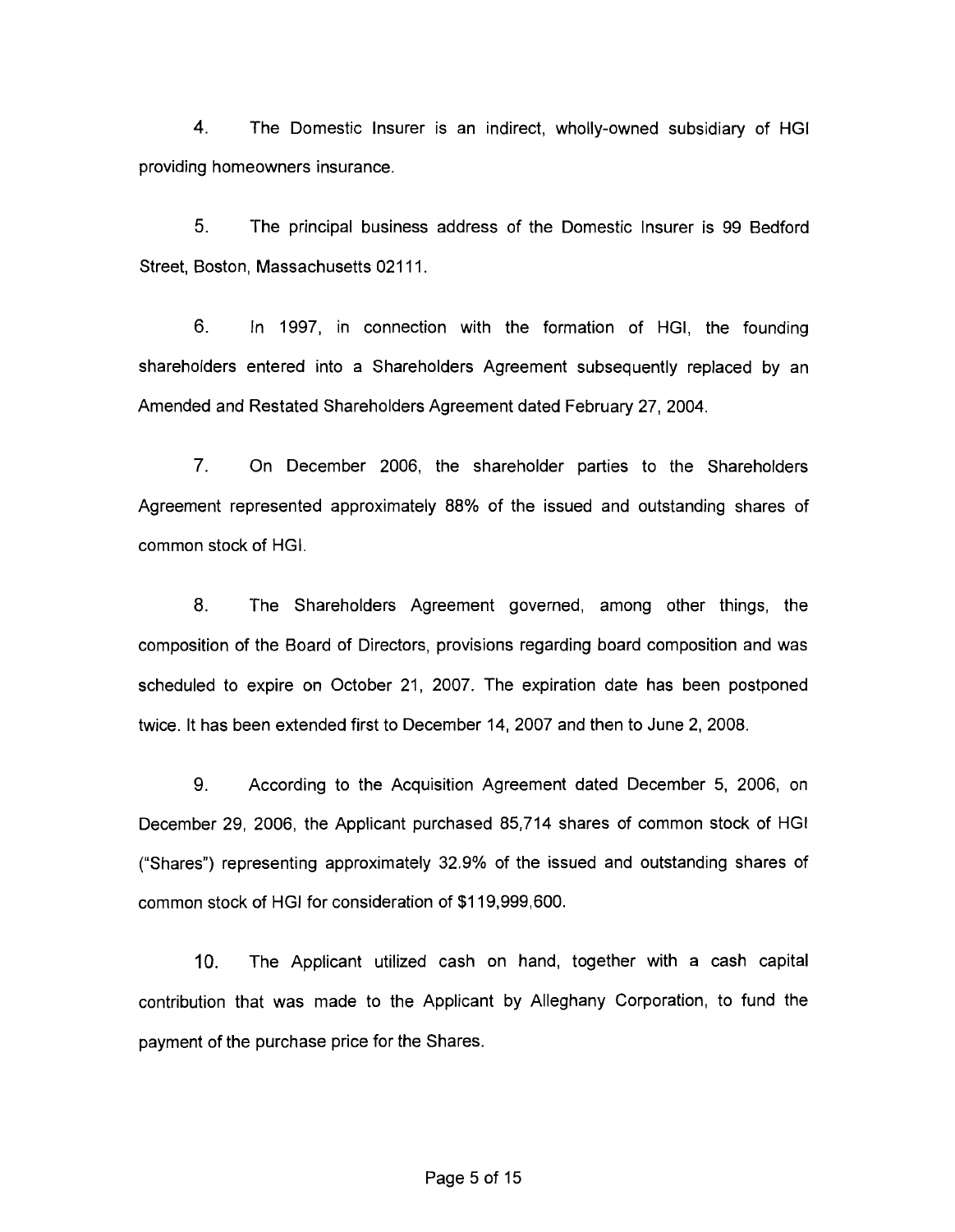11. No loans were a source of any of the consideration to purchase the Shares.

12. Since December 29, 2006, neither the Applicant, any of its affiliates, any of the directors or officers of the Applicant has purchased any additional voting securities of HGI; joined the Shareholders Agreement; or become represented on the board of directors of HGI.

13. Other than with respect to the Acquisition Agreement, neither the Applicant, nor any of its affiliates nor any director or executive officer of the Applicant owns beneficially for its own account any of the voting securities of either Homesite or HGI.

14. Neither the Applicant, any of its affiliates, any of the directors or executive officers of the Applicant, or, to best knowledge of the Applicant, any person based upon interviews or at the suggestion of any of such persons, has made any recommendations to acquire any voting security of Homesite or HGI during the twelve calendar months preceding the filing of the last amended application;

15. In January 2008, Morgan Stanley Capital Partners III, L.P., MSCP III 892 Investors, L.P., HOC Investors, L.P and the Applicant agreed to enter into a new shareholders agreement that would address the composition of the HGI board;

16. The new shareholders agreement will represent about 79.2% of the issued and outstanding shares of common stock of HGI and will give to the Applicant the opportunity to appoint two members to the Board of Directors of HGI;

17. The following are the current members of the board of directors of the Applicant: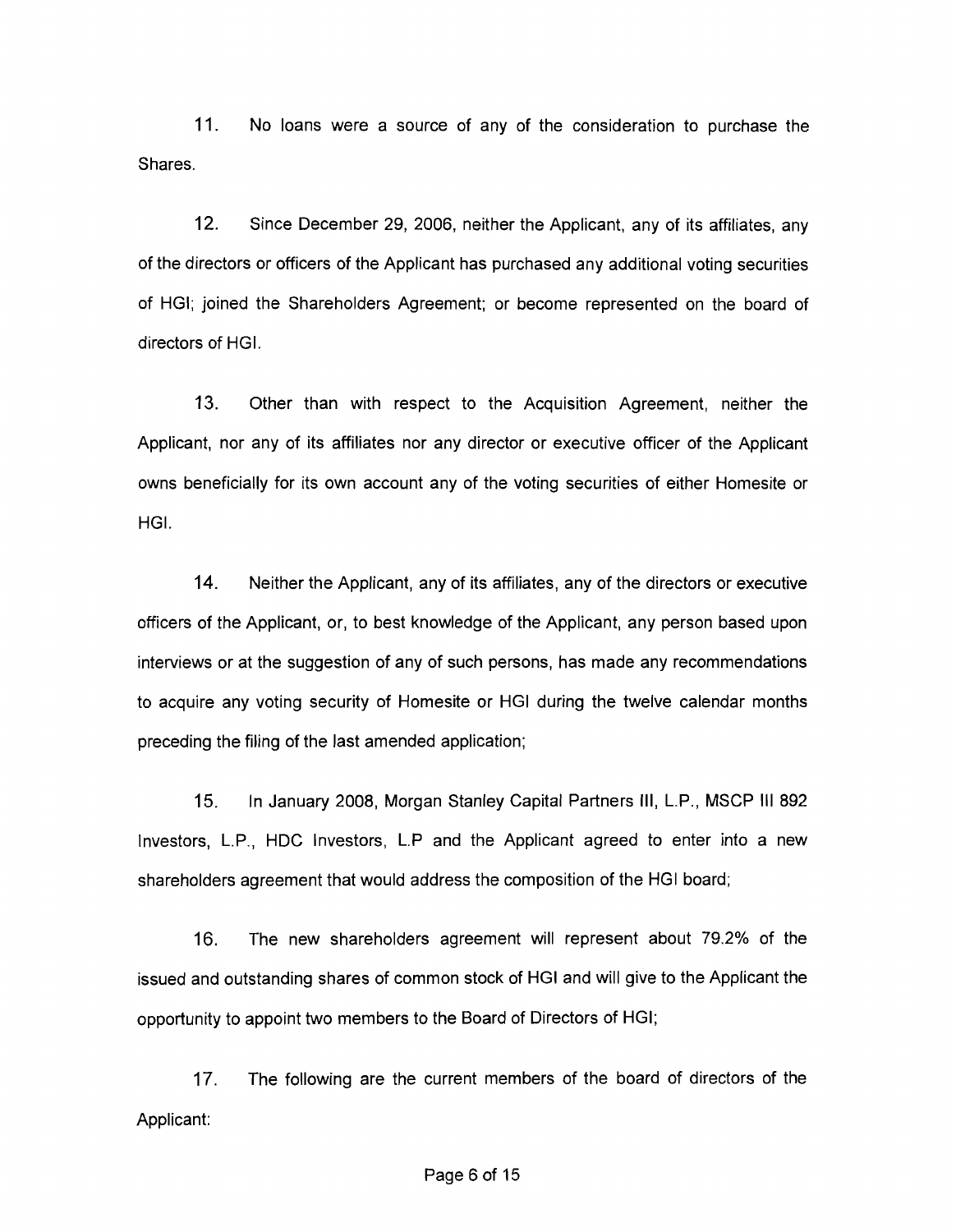- Weston M. Hicks, Chair;  $\blacksquare$
- Roger B. Gorham;
- James P. Slattery.
- 18. The following are the current executive officers of the Applicant:
	- Weston M. Hicks, Chief Executive Officer;
	- Roger B. Gorham, President;  $\ddot{ }$
	- James P. Slattery, Senior VP;
	- Robert M. Hart, General Counsel;  $\ddot{\phantom{a}}$
	- Christopher K. Dalrymple, Secretary;  $\sim$
	- Peter R. Sismondo, Treasurer.
- 19. The following are the current member of the Board of Directors of HGI:
	- James M. Stone;
	- Fabian Fondriest;  $\overline{a}$
	- James Bailey;  $\overline{a}$
	- Sandra Urie;
	- Harold Beldoff;  $\overline{a}$
	- Howard Hoffen;  $\overline{a}$
	- Mitch Merin;  $\overline{\phantom{a}}$
	- Kerry Emanuel;  $\overline{a}$
	- Eric Fry  $\ddot{\phantom{a}}$

20. On April 2, 2008, Morgan Stanley Capital Partners III, L.P., MSCP III 892 Investors, LP. and HDC Investors, L.P, signed a letter confirming their full support to the appointment of Weston M. Hicks and Christopher K. Dalrymple to HGI board, which was submitted to the Department on April 9, 2008;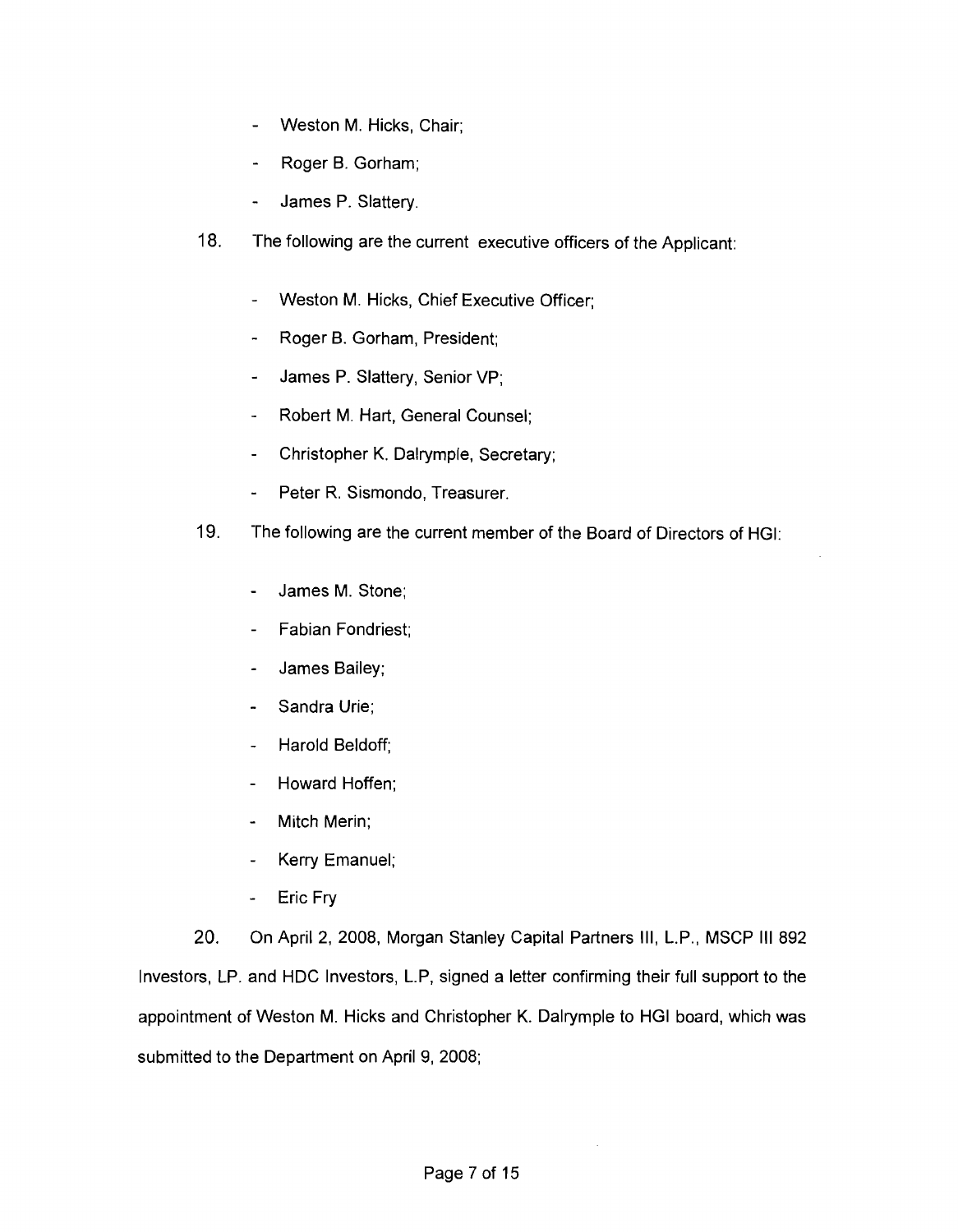21. The Applicant will appoint two new directors to the HGI board of Directors:

- Weston M. Hicks
- Christopher K. Dalrymple

22. Weston M. Hicks and Christopher K. Dalrymple will fill the vacancies expected to be created by the anticipated resignation of James M. Stone and Harold Beledoff ;

23. The biographical affidavits of the new members of the boards of directors and officers of HGI, which include each individual's educational background, professional credentials, and employment history, are included in the record and the files of the Insurance Department;

24. The Applicant plans for HGI to continue to implement its current business plan that has been filed with the Insurance Department.

25. The Applicant has no plan or proposal to cause HGI to declare an extraordinary dividend or make other distributions, to liquidate HGI, to sell its assets, to merge or cause it to consolidate with any person or persons, to make any other material change in HGI's business operations, corporate structure or management, or to cause HGI to enter into material contracts, agreements, arrangements, understanding or transactions of any kind with any party.

26. There are no contracts, arrangements, understandings or agreements with broker-dealers as to the solicitation of any voting security of HGI in which the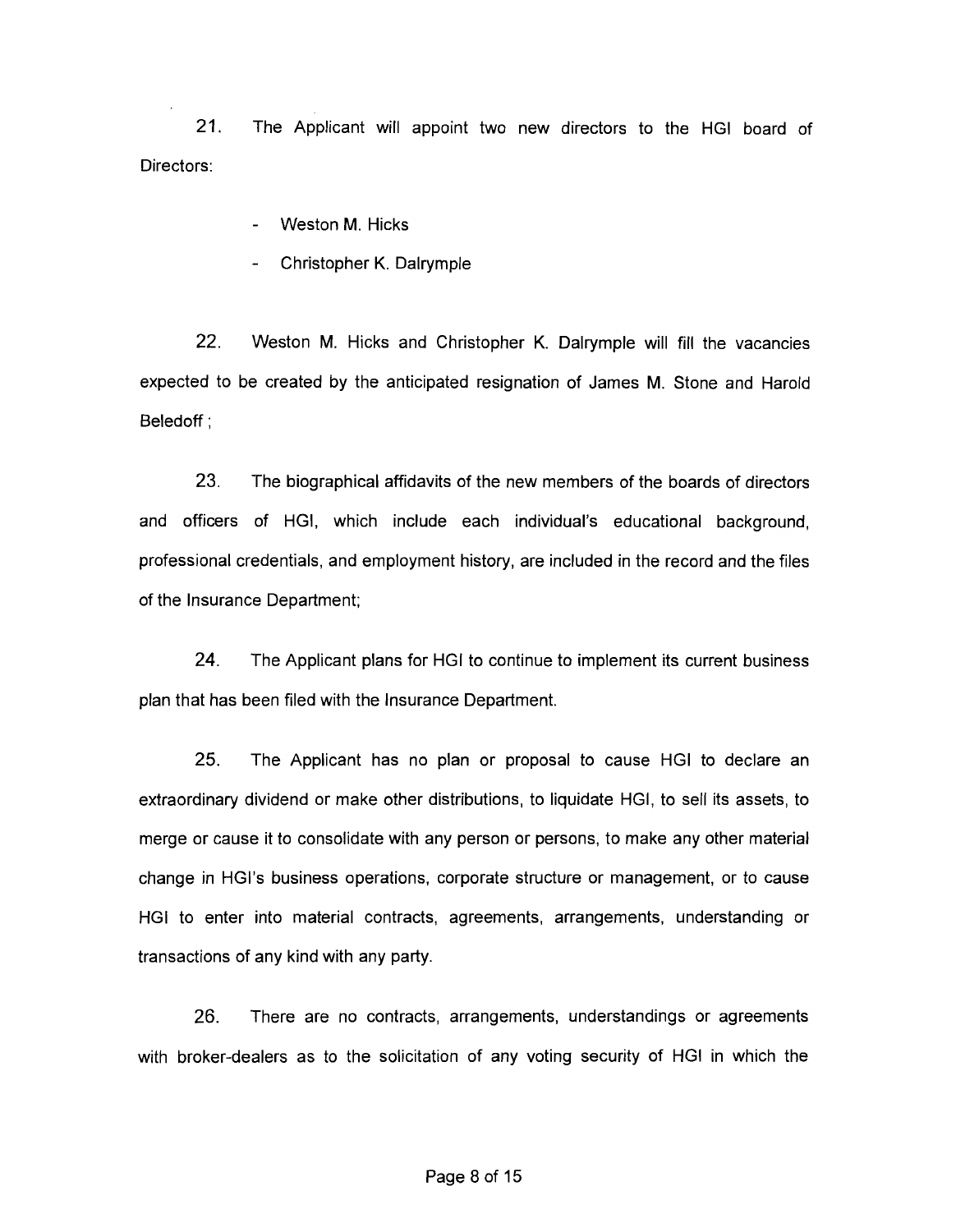Applicant, any affiliates of the Applicant, or any person listed as a director or executive officer of the Applicant is involved.

27. The change of control will not substantially lessen competition of insurance in the State of Connecticut or tend to create a monopoly therein.

#### III. **DISCUSSION**

Section 38a-132(b) of the Connecticut General Statutes specifically requires the approval of the proposed acquisition of control of the Domestic Insurer unless it is determined that:

- (A) After the change of control, the Domestic Insurer would not be able to satisfy the requirements for the issuance of a license to write the lines of business for which it is presently licensed;
- (8) The effect of the merger or other acquisition of control would be to substantially lessen competition of insurance in this state or tend to create a monopoly in Connecticut;
- (C) The financial condition of the acquiring party is such as might jeopardize the financial stability of the Domestic Insurer or prejudice the interests of its policyholders;
- (D) The plans or proposals which the acquiring party has to liquidate the Domestic Insurer, sell its assets or consolidate or merge it with any person, or make any other material change in its business or corporate structure or management, are unfair and unreasonable to policyholders of the Domestic Insurer and not in the public interest;
- (E) The competence, experience and integrity of those persons who would control the operations of the Domestic Insurer are such that it would not be in the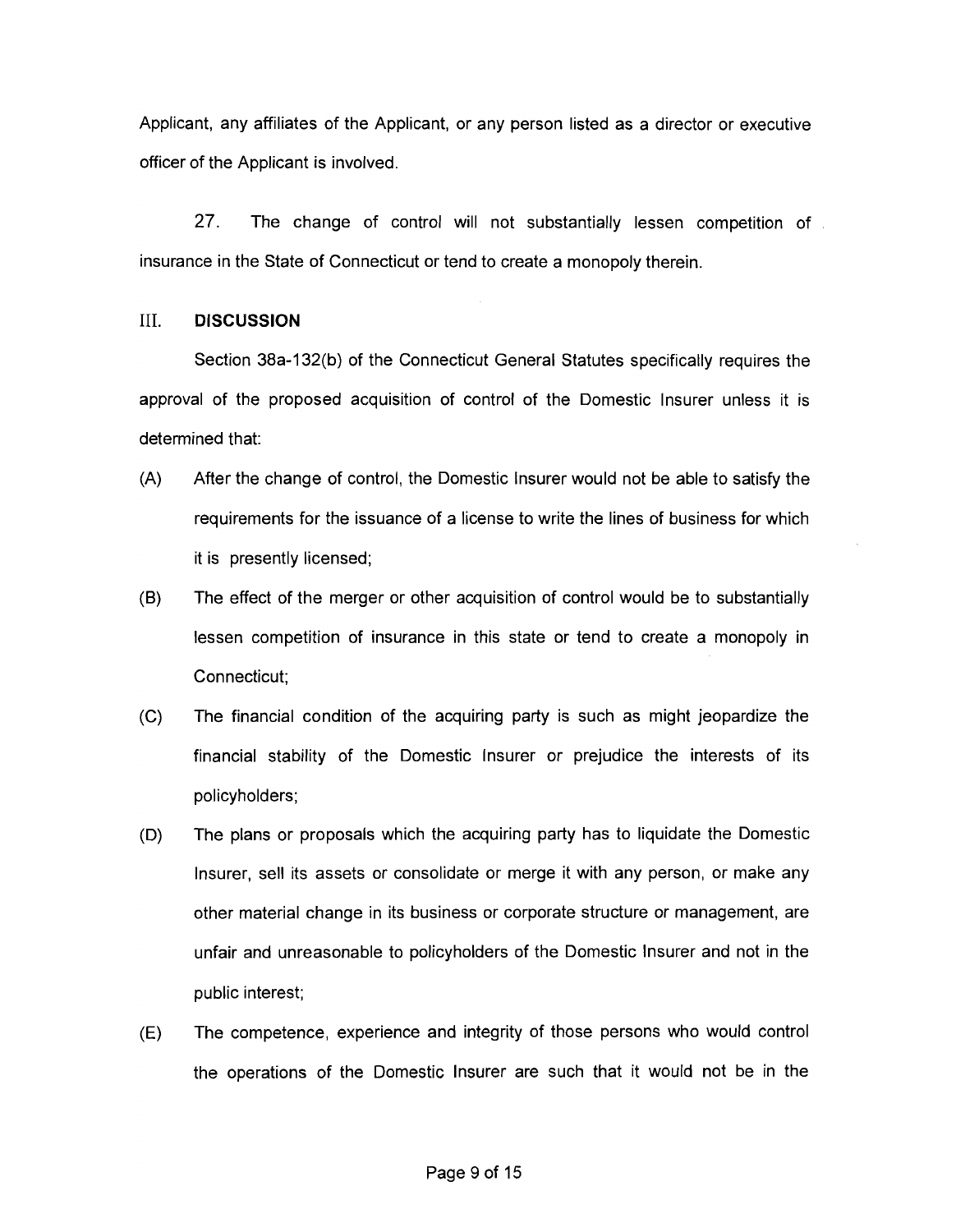interest of the policyholders of the Domestic Insurer and of the public to permit the merger or other acquisition of control; or

- (F) The acquisition of control of the Domestic Insurer is likely to be hazardous or prejudicial to those buying insurance.
	- **A. The ability of the Domestic Insurer to satisfy the requirements for the issuance of a license to write the line or lines of business for which it is presently licensed following the proposed acquisition of control.**

The Domestic Insurer is a domestic insurance company currently licensed pursuant to section 38a-41 of the Connecticut General Statutes. Section 38a-72 of the Connecticut General Statutes requires that a domestic stock property-casualty multiline insurance company must have a minimum of \$2,000,000 in capital and \$2,000,000 in paid-in surplus in the aggregate. The Domestic Insurer currently satisfies the requirements for the issuance of a license to write the lines of business for which it is licensed.

As noted in the findings of fact, following the appointment of the two directors to the HGl's board, the Applicant have no plans or proposals to liquidate the Domestic Insurer, to sell its assets, merge, or consolidate the Domestic Insurer with any other person or entity. There are no plans for the Domestic Insurer to enter into any material contract, agreement, arrangement or transaction of any kind with any person or entity.

The Applicant also submitted evidence that the information contained in the biographical affidavits for the directors and officers of Applicant proposed for **HGI** attest to the competence, experience and integrity of the individuals who will be responsible for the governance and operation of the Domestic Insurer, and should insure the safe and expert operation of the Domestic Insurer following the change of control.

Accordingly, it is the conclusion of the Insurance Department that the evidence contained in the record supports a finding that the Applicant will be able to satisfy the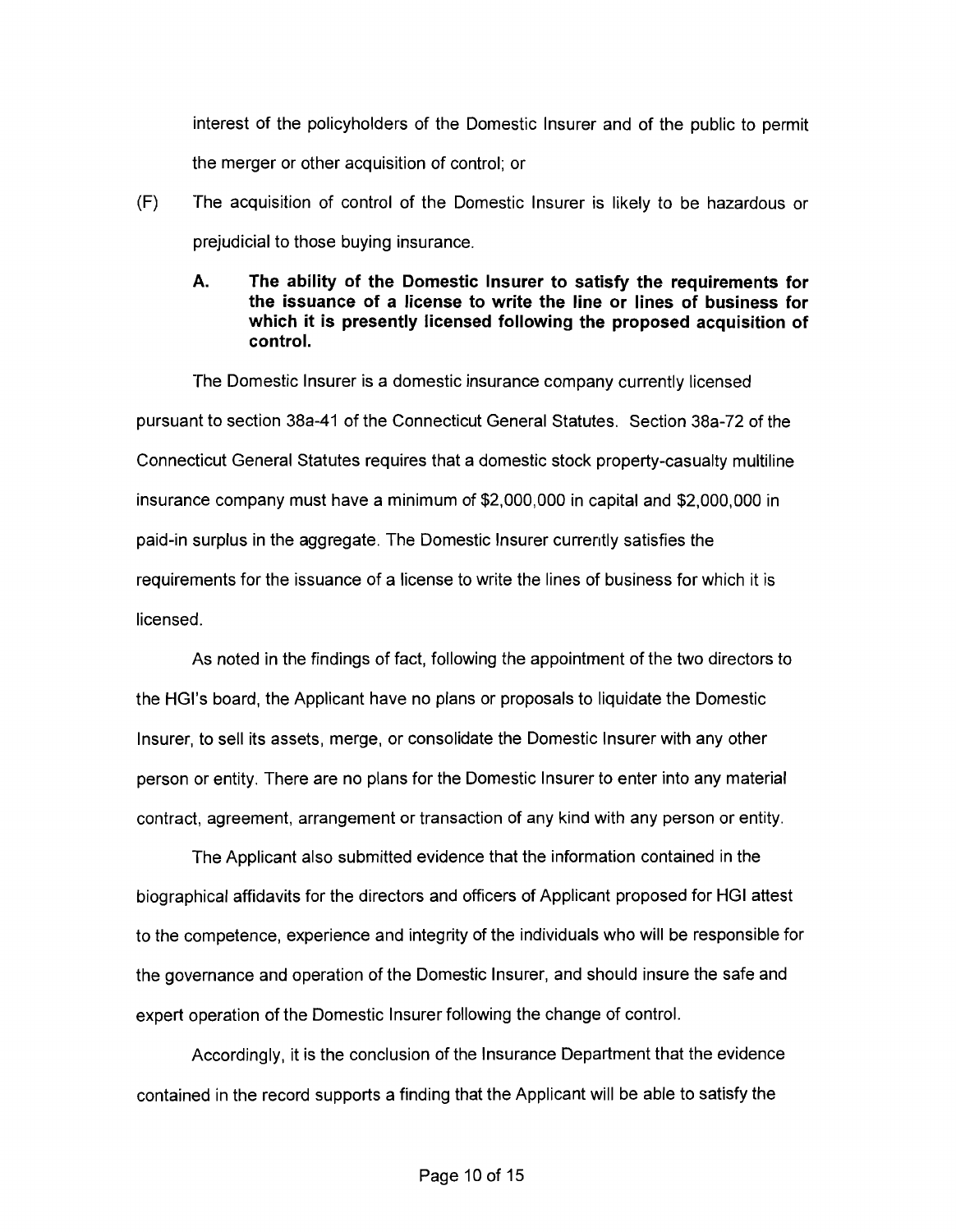requirements for the issuance of the necessary license of an insurer for which it is presently licensed following the proposed acquisition of control of the Domestic Insurer.

B. Whether the effect of the proposed change of control would be to substantially lessen competition of insurance in this state or tend to create a monopoly herein.

The Applicant does not currently transact direct insurance business in Connecticut in the homeowners' insurance line. Therefore, it is hereby concluded that the effect of the acquisition of control by the Applicant will not substantially lessen competition of insurance or tend to create a monopoly in Connecticut.

c. Whether the financial condition of the Applicant is such as might jeopardize the financial stability of the Domestic Insurer or prejudice the interests of their policyholders.

Based on the written testimony and the evidence contained in the record, there is no evidence that would indicate the financial condition of the Applicant might jeopardize the financial condition of the Domestic Insurer, or prejudice the interest of the policyholders.

D. Whether the plans or proposals which the Applicant has to liquidate the Domestic Insurer, sell its assets or consolidate or merge it with any person, or to make any other material change in its business or corporate structure or management, are unfair and unreasonable to policyholders of the Domestic Insurer and not in the public interest.

The record reveals that the Applicant has no current plans or proposals to liquidate the Domestic Insurer, to sell its assets, or consolidate or merge it with any other entity.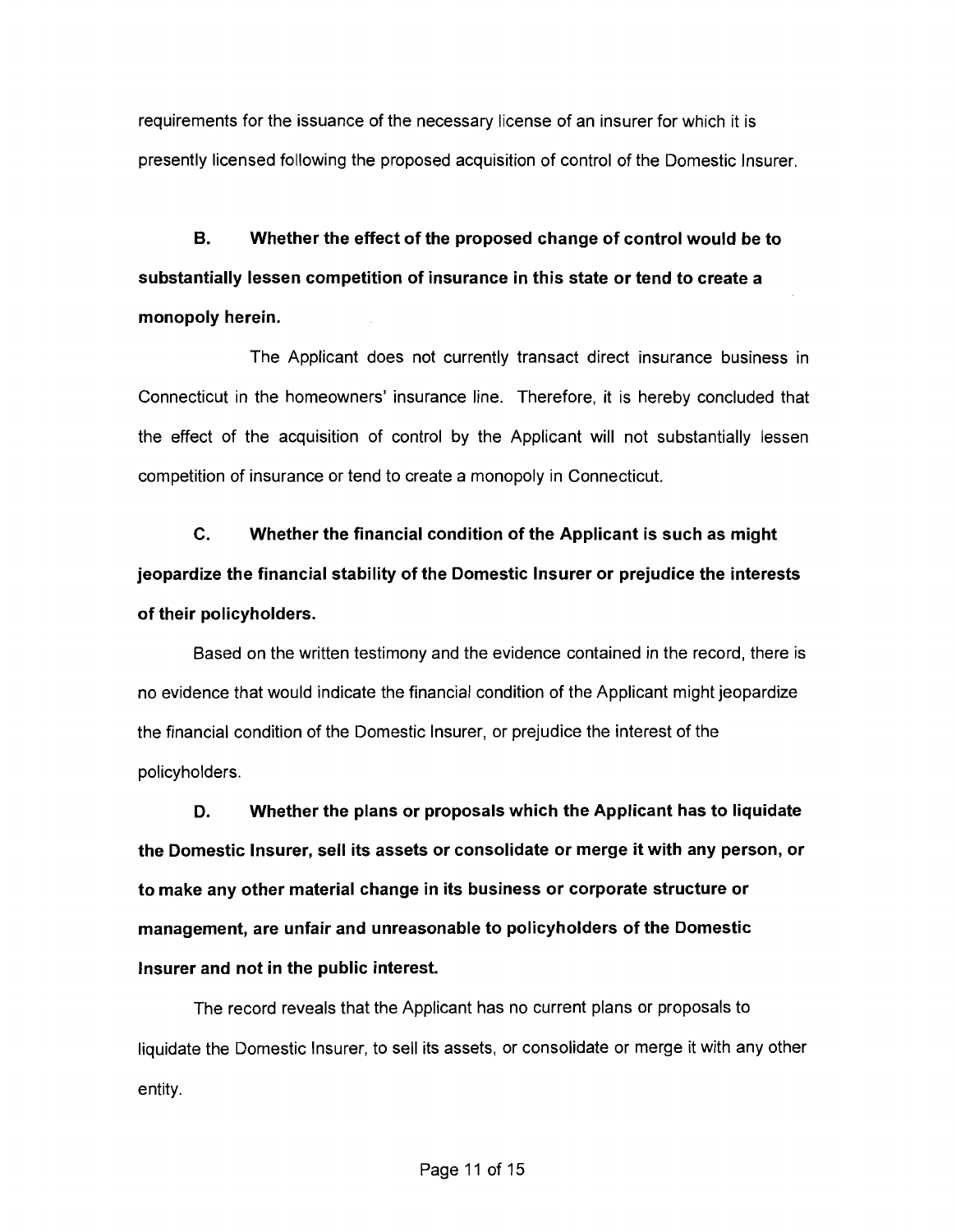Accordingly, the record supports the conclusion that there are no plans or proposals for the Domestic Insurer that are unfair and unreasonable to policyholders of the Domestic Insurer or not in the public interest.

**E. Whether the competence, experience and integrity of those persons who would control the operation of the Domestic Insurer are such that it would not be in the interest of the policyholders of the Domestic Insurer and of the public to permit the proposed change of control or other acquisition of control.** 

The record includes the biographical affidavits of those individuals who will serve as members of the board and as officers of the Applicant and HGI following the change of control. The biographical affidavits disclose each individual's educational background, professional credentials and their employment history. In addition, the Applicant has represented, and the biographical affidavits confirm, that during the last ten years none of the proposed directors or officers of the Applicant and HGI have been convicted in a criminal proceeding (excluding minor traffic violations) or have been convicted or otherwise penalized for violating any federal or state law regulating the business of insurance securities or banking, (or in the case of an alien person, such equivalent provision as applicable). During the last ten years, none of the proposed directors or officers of the Applicant have been the subject of any proceeding under the Federal Bankruptcy Code, (or in the case of an alien person, such equivalent provision as applicable) or have been affiliated with a business or organization which has been subject to such proceeding.

Furthermore, no proposed director or officer of the Applicant or HGI has had a revocation, suspension or disciplinary sanction imposed against him or her by an insurance regulator. None of the filed biographical affidavits contain any information that reflects negatively on the integrity of these individuals. The competence, experience, and integrity of those persons who would control the operations of the HGI after the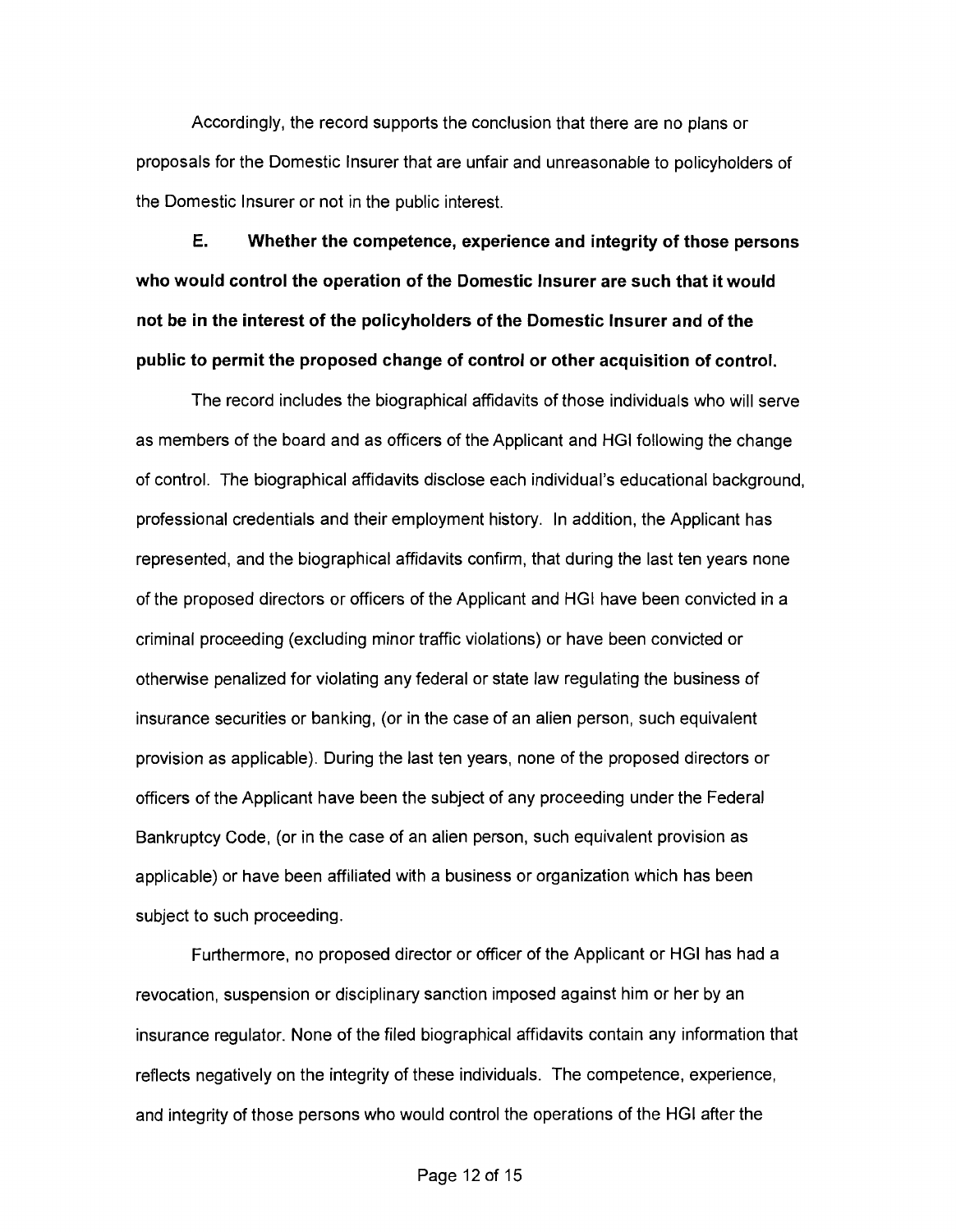change of control is such that it would be in the interest of policyholders of the Domestic Insurer, and in the public interest to permit the proposed change of control.

# **F. Whether the acquisition is likely to be hazardous or prejudicial to those buying insurance.**

Based on the financial strength of the Applicant, the affirmation that the current plans of the Applicant for the Domestic Insurer will provide a strong and stable financial environment for the Domestic Insurer, and assuming compliance with all of Connecticut's insurance statutes and regulations, it is reasonable to conclude that the proposed acquisition of control of the Domestic Insurer is not likely to be hazardous to those buying insurance.

#### **IV. RECOMMENDATION**

Accordingly, based on the foregoing findings of fact and discussion, the written testimony and exhibits submitted, the record of the May 20, 2008 public hearing, and the recommendation of the Insurance Department staff, the undersigned concludes that the Applicant has satisfied the statutory criteria as provided in section 38a-132(b) of the Connecticut General Statutes. Accordingly, the undersigned concludes that pursuant to the relevant section 38a-132(b) of the Connecticut General Statutes that after the proposed acquisition of control (a) the Domestic Insurer will be able to meet the requirements for licensing in this state; (b) the effect of the acquisition of control will not be to substantially lessen competition in this state or tend to create a monopoly therein; (c) the financial condition of the Applicant is not such as might jeopardize the financial stability of the Domestic Insurer, or prejudice the interest of its policyholders; (d) the plans or proposals for the Domestic Insurer are not unfair and unreasonable to their policyholders, and are in the public interest; (e) the competence, experience and integrity of the management of the Applicants is such that it would be in the interest of policyholders of the Domestic Insurer, and of the public to permit the proposed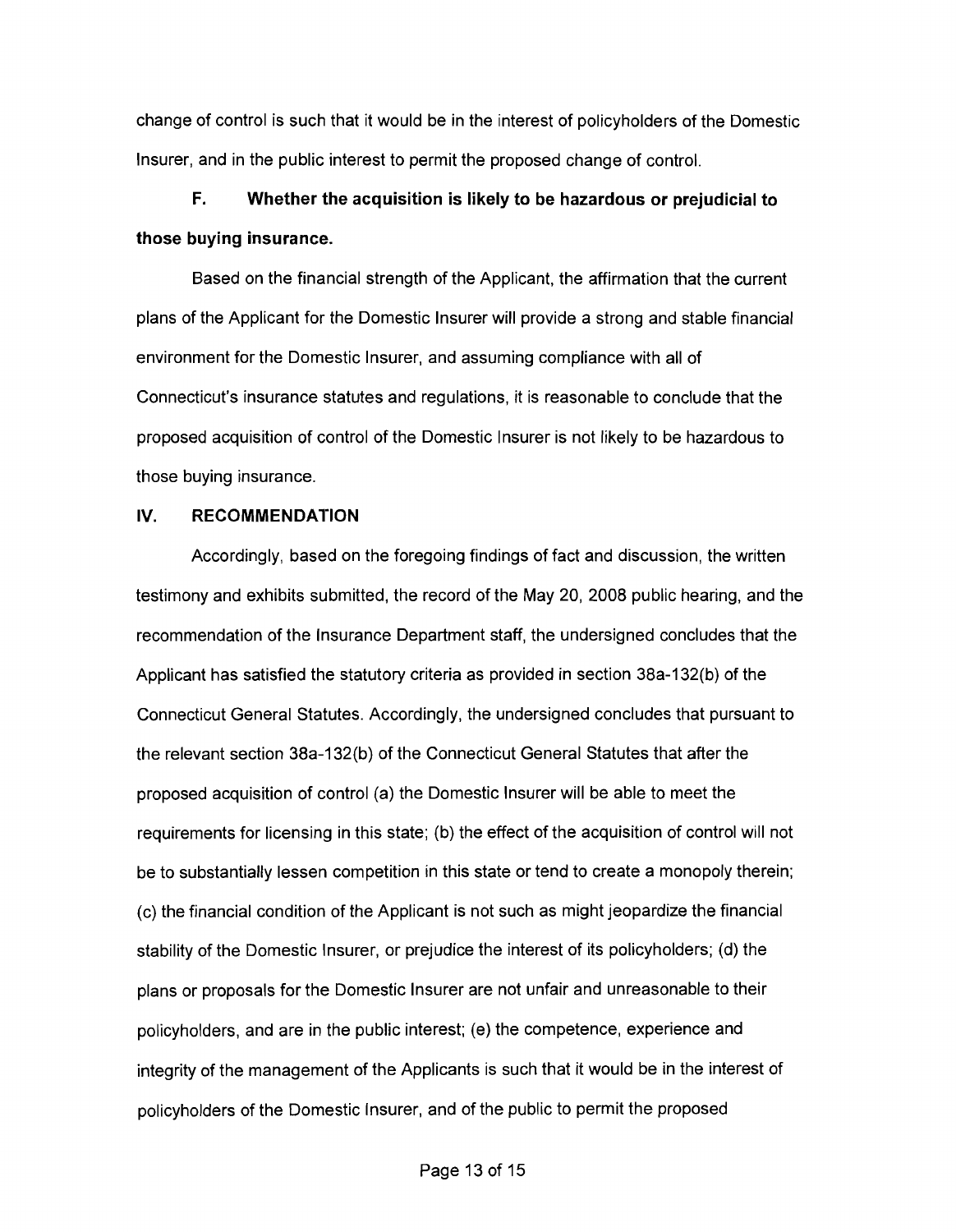acquisition of control; and (f) the acquisition of control of the Domestic Insurer is not likely to be hazardous or prejudicial to those buying insurance.

Accordingly, the undersigned recommends the following order be issued by the Commissioner of Insurance:

1. The Form A Application of the Applicant in which they seek approval to acquire control of Domestic Insurer be approved.

2. The Applicant and Domestic Insurer shall comply with their commitments as set forth in the Proposed Final Decision.

3. The Applicant shall provide the Insurance Department with written confirmation of the consummation of the acquisition of control by the end of the month the acquisition of control takes place.

4. For a period of two (2) years, the Applicant shall file semiannually with the Insurance Department, commencing six months from consummation of the transaction, a report under oath of its business operations in Connecticut, including but not limited to, any change to the business of the Domestic Insurer; changes in offices of the Domestic Insurer; charitable contributions made to Connecticut entities; and, notice of any statutory compliance or regulatory actions taken by other state regulatory authorities against the Applicant or the Domestic Insurer.

5. The Applicant should provide the Department with the names and titles of those individuals who will be responsible for filing an amended Insurance Holding Company System Annual Registration Statement pursuant to section 38a-138-1 0 of the Regulations of Connecticut State Agencies and transactions subject to prior notice pursuant to section  $38a - 138 - 13$  of the Regulations of Connecticut Agencies.

6. Within seven (7) days of consummation of the Proposed Acquisition, the Domestic Insurer shall file a request for a waiver of the requirements of section 38a-136(i) of the Connecticut General Statutes.